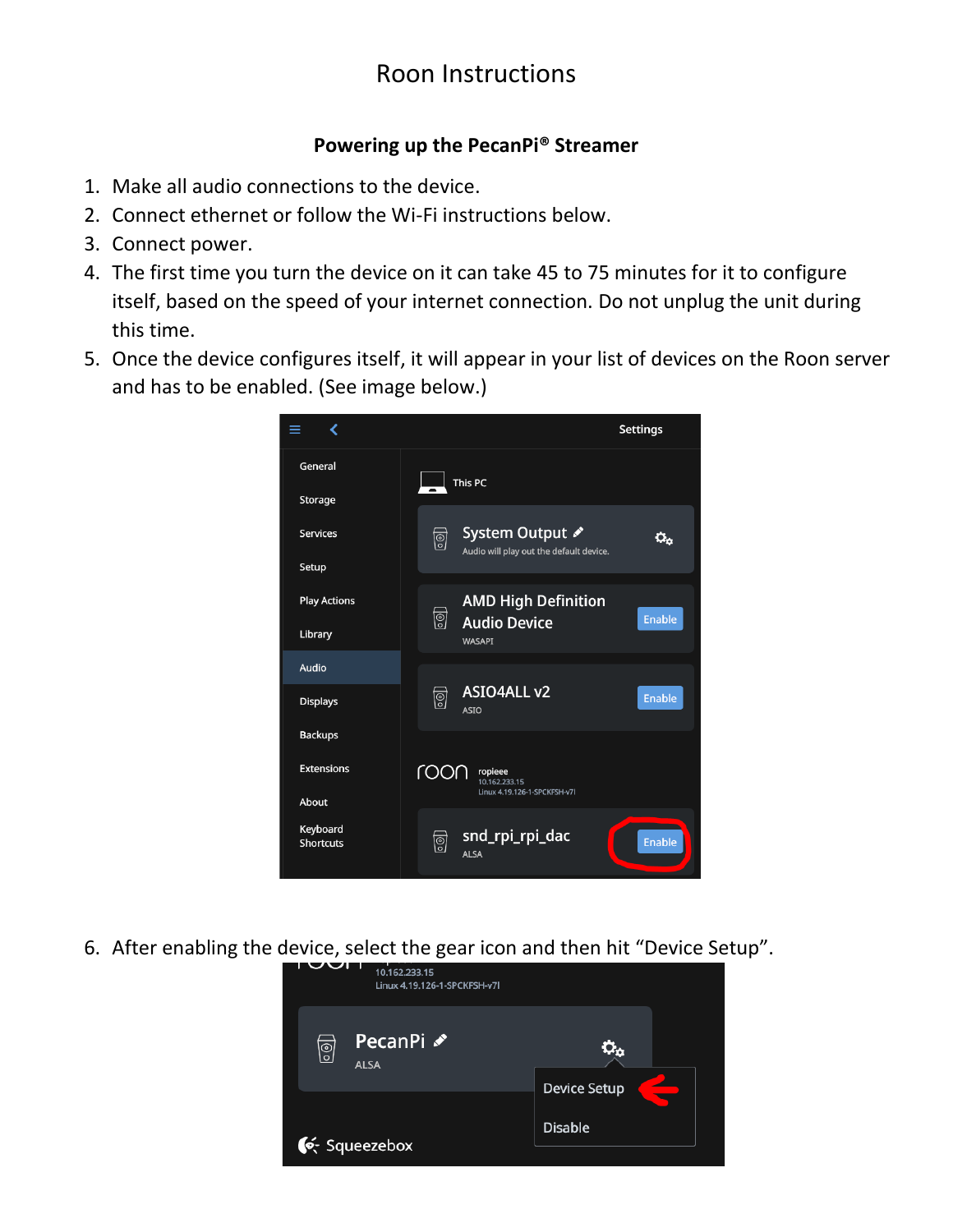# Roon Instructions

7. Under "Undentified Device" select "Identify this device".



8. Select "Orchard Audio PecanPi DAC" and then hit "Save".



## **PecanPi® Streamer Volume Control**

The knob on the front of the unit controls volume.

- Knob fully clockwise volume at 0dB (max volume)
- Knob fully counterclockwise device muted

If using the knob, either disable Roon's volume control or set the volume to 100% for the best performance.

If you want to use the SW volume control built into Roon (DSP) turn the knob fully clockwise.